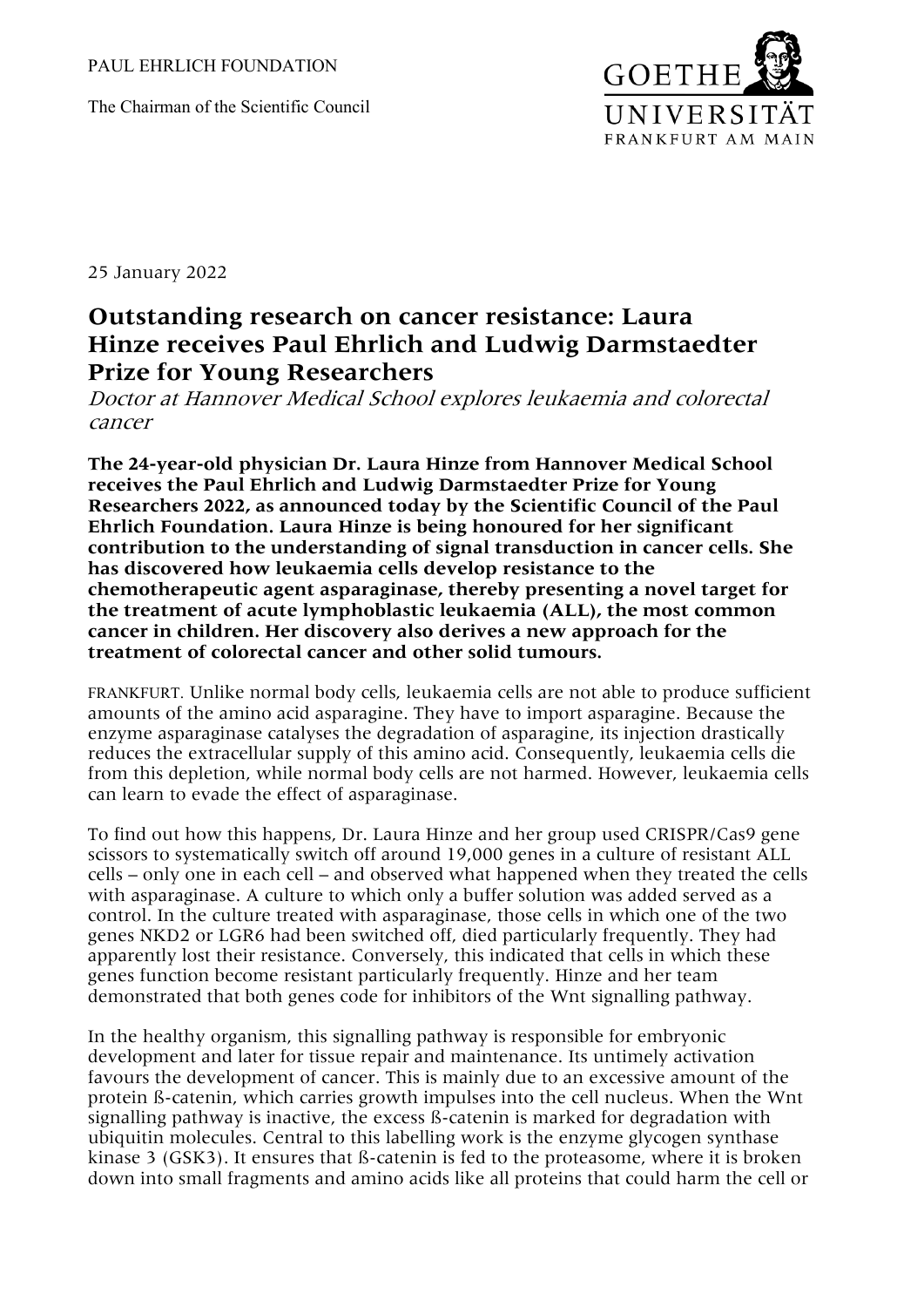## PAUL EHRLICH FOUNDATION

The Chairman of the Scientific Council



that it does not need. It is from this source that the leukaemia cell fetches the asparagine of which it has been deprived of by treatment with asparaginase. Through a partial activation of the Wnt signalling pathway, which blocks the degradation of ßcatenin without spurring its potentially oncogenic signals, Hinze and colleagues succeeded in largely drying up this source of resistance. The same effect they achieved by selective GSK inhibition. Leukaemia mice that received both asparaginase and GSK3 inhibitors survived much longer than those treated with asparaginase alone.

Mutations in the Wnt signalling pathway that led to its overactivation are characteristic for many colorectal cancers. Hinze therefore examined to what extent her research results could be transferred to this second most common of all cancers. Her initial hypothesis: 15 percent of all Wnt signalling pathway mutations in colorectal cancer lie upstream of the enzyme GSK3. In patients with this genetic signature, the enzyme is thus endogenously inhibited. The proteasome no longer supplies asparagine. If one depletes asparagine additionally by administering asparaginase, one could starve the colon cancer cells. Laura Hinze and her group have now preclinically proven this hypothesis. It could also apply to other solid tumours that are characterised by a Wntinduced endogenous inhibition of GSK3.

The prize will be awarded - together with the main prize 2022 and the prizes of the year 2021 - on 14 March 2022 at 5 p.m. by the Chairman of the Scientific Council of the Paul Ehrlich Foundation in Frankfurt's Paulskirche. Due to the pandemic, the number of available seats is limited. The event will be broadcast via livestream. Please do not hesitate to contact us if you have any questions.

**Pictures** of award winner and **Background information: "**Pincer movement breaks resistance", download: [www.paul-ehrlich-stiftung.de](http://www.paul-ehrlich-stiftung.de/)

**Further Information:** Press Office Paul Ehrlich Foundation Joachim Pietzsch Phone: +49 (0)69 36007188 [j.pietzsch@wissenswort.com](mailto:j.pietzsch@wissenswort.com) [www.paul-ehrlich-stiftung.de](http://www.paul-ehrlich-stiftung.de/)

The **Paul Ehrlich and Ludwig Darmstaedter Prize for Young Researchers,** first awarded in 2006, is presented once a year by the Paul Ehrlich Foundation to a young scientist working in Germany for outstanding achievements in biomedical research. The prize money of €60,000 must be used for research-related purposes. University professors and senior scientists at German research institutions are eligible to nominate candidates. The award winners are selected by the Foundation Council on the recommendation of an eight-member selection committee.

The **Paul Ehrlich Foundation** is a legally dependent foundation administered in trust by the Association of Friends and Sponsors of Goethe University. Honorary President of the Foundation, which was established in 1929 by Hedwig Ehrlich, is Professor Dr Katja Becker, President of the German Research Foundation, who also appoints the elected members of the Foundation Council and the Board of Trustees. The Chairman of the Board of Trustees of the Paul Ehrlich Foundation is Professor Dr Thomas Boehm, Director at the Max Planck Institute for Immunobiology and Epigenetics in Freiburg, and the Chairman of the Board of Trustees is Professor Dr Jochen Maas, Managing Director Research & Development, Sanofi-Aventis Deutschland GmbH. In his function as Chairman of the Association of Friends and Benefactors of Goethe University, Prof. Dr Wilhelm Bender is also a member of the Scientific Council of the Paul Ehrlich Foundation. The President of Goethe University is in this capacity also a member of the Board of Trustees.